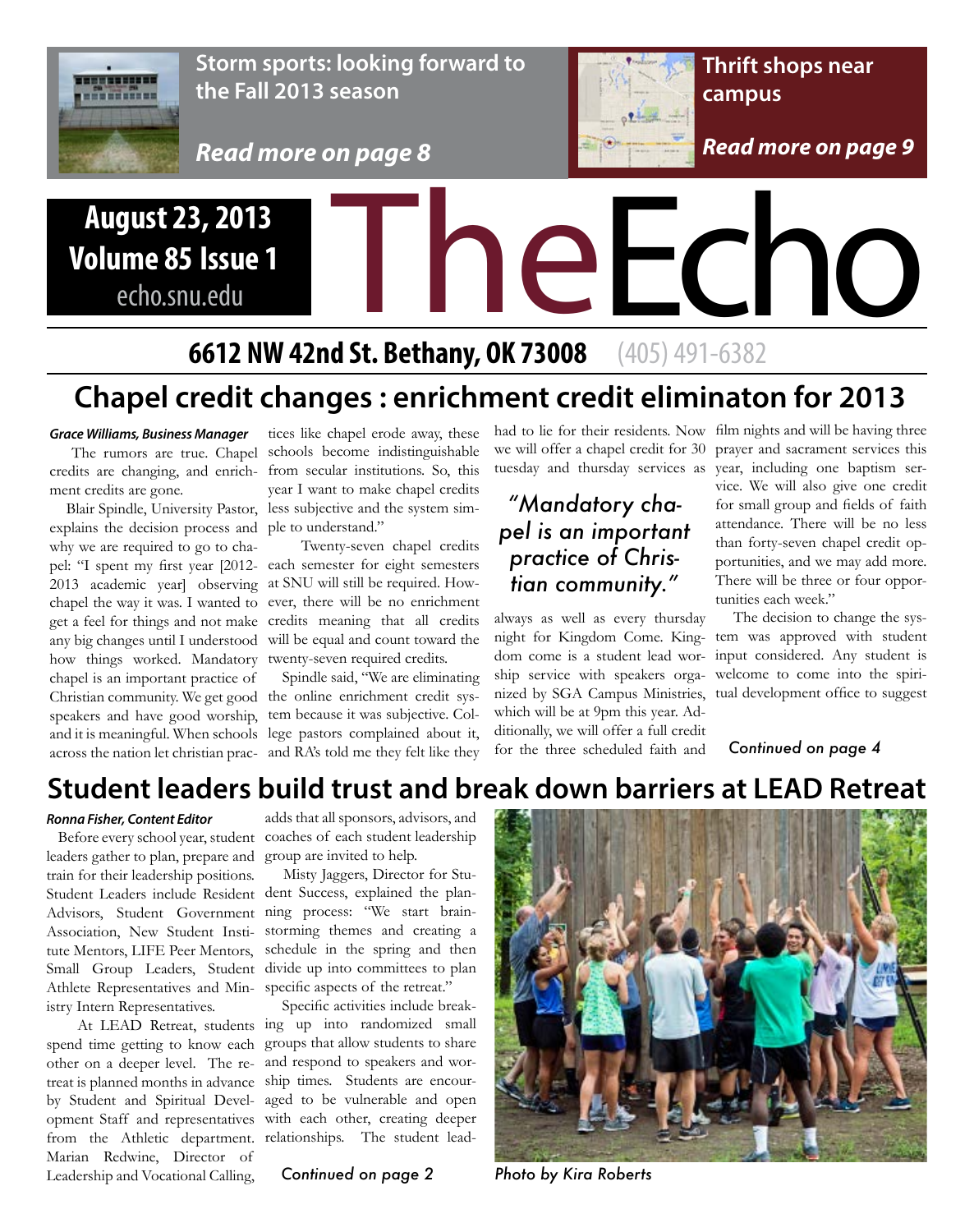## **8.23.13 NEWS 2 8.23.13 NEWS 3**

#### **Student leaders build trust and break down barriers cont.**

cially enjoyed the last song when that we are all in this together and we all came together, locked our we are one big family with a loving bilities and focus, we are all workand enduring Father," Hunt said.

 Many students that no matter

the aspects of the retreat they en- down. joyed most.

Jamie Williams, junior Bio-Chem felt that the walls major, said, "Remedy did an excel- between students lent job, and it's such a neat thing began to come to be in a group of people pouring down at LEAD their heart out to God and being Retreat. "It helps so open to hearing what He has to me to remember say."

Junior Kinesiology major, Kyle who we are, no matter where we Fultz agreed and added, "I espe- come from, no matter our past, arms, swayed and worshiped as one."

ers also go through various rope course activities.

in the leadership teams.

 SNU Chaplain Blair Spindle someone's day better, I think it is When asked whether he believed puter Science and Psychology united community, Fultz answered, Fultz said, "My mind was totally all have struggles in our life, and Jaggers said ing our eyes to others, allowing us LEAD Retreat's to truly see the good in every stuto see that we are all human. We we get to open up, therefore open-

> Redwine adds, "Though each of and build a community in which the groups has its own responsi-everyone can thrive and enjoy."

 "LEAD Retreat reminded me us to unite our message and come of a new year: "My desire to be Speaking about the same ex- that many students are going together with one mission. It's a a leader that helps others as they perience, junior Nursing major, through the same kind of issues I chance for new leaders to get con- grow and change at SNU doesn't Shawnie Hunt said, "It was easily am currently facing, or even worse nected and for the students to get end with orienting students; it's a situations than me. If being a little to know each other better and daily choice on how I want to live uncomfortable can help make learn their shared stories."

the most moving experience I've ever had with my peers."

spoke about the walls that stu- definitely worth it," senior Com- LEAD was successful in creating a Many times these activities attempt dents build to protect themselves. to build trust and confidence with- He encouraged students not only multidisciplinary major, Blake Jor- "Yes, I believe it opened our eyes to knock down the walls they had dan said. In the past, worship has been built around themselves but also lead by one or two people, but attempt to reach past others' walls. blown away at LEAD Retreat. I we are not alone in those struggles. this year SNU's traveling worship Spindle also challenged students to am an athlete, and I really never I know for me that it helped me team, Remedy, led many of the go deeper in their faith and to put got to know the so called 'snubie'. break the barrier between athworship services. Many students their trust in God and each other ... I now know that we are just one letes and non-athletes. The retreat shared that worship was one of when the walls do start coming body: Southern Nazarene Univer- makes our school better because

> create a uniamong SNU's student leaders and to train and develop SNU's student leaders."



fied community spired, motivated and encouraged. Students left LEAD feeling in-Jordan said of the retreat, "LEAD gave me hope that this year will be the start for students of all different backgrounds to come together

ing together. LEAD is a time for dent leader goes beyond the start Williams knows that being a stumy life."



*Photo by Kira Roberts LEAD retreat photos by Kira Roberts.*











*"I now know* 

*that we are* 

*just one* 

*body."*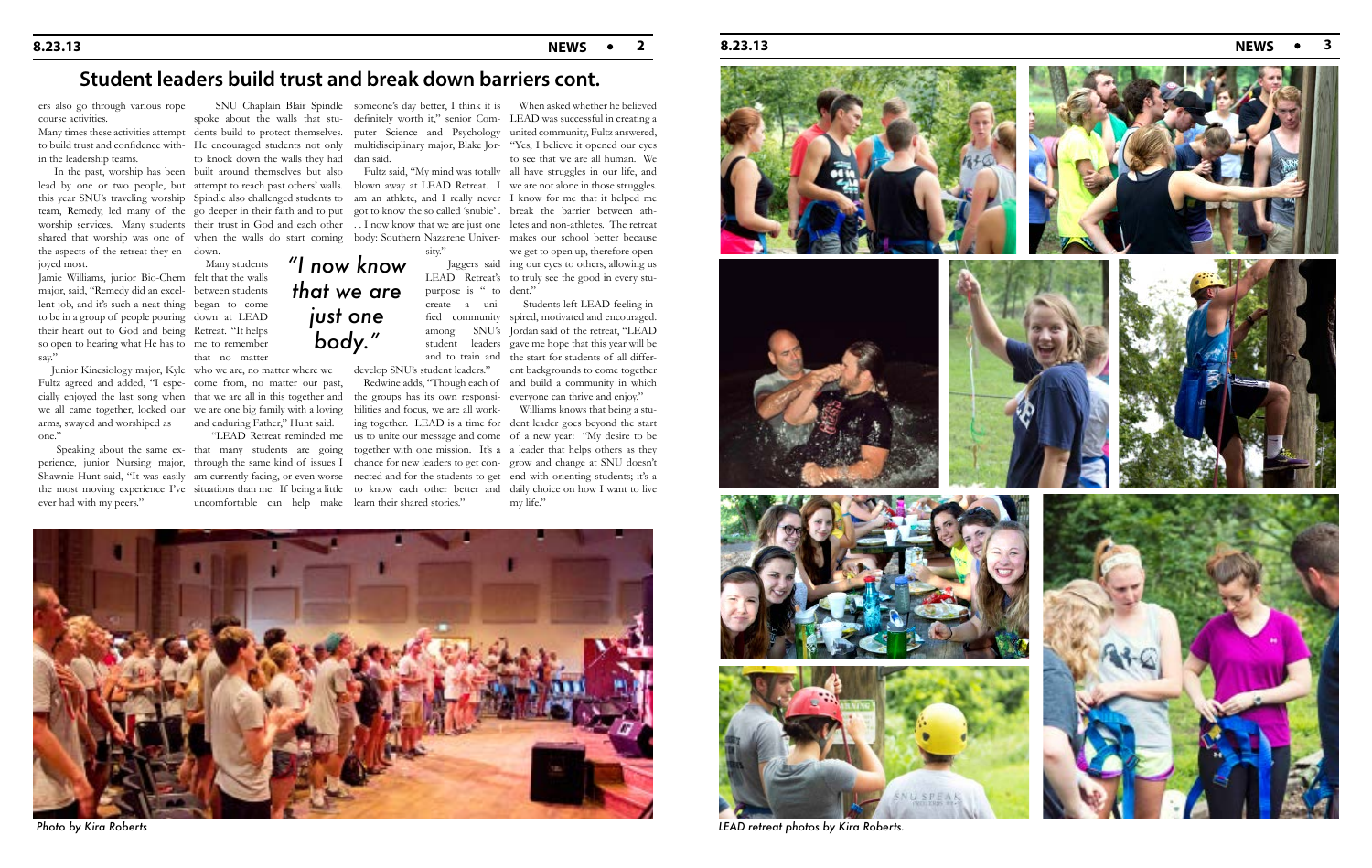### **Chapel credit changes : enrichment credit eliminaton cont.**

mendations for chapel.

speakers and make any recom-and attendance enforcement.

for-credit events.

show a student's photo so the per-\$240, assuming a student had only dent teachers and others with incredit is given to the deserving in-would result in them being 12 short times chapel is offered. dividual. Scanners will now be at of the 27 required. Any student Student Service Program (SSP) a chapel experience that appeals to Kingdom Come and all the other who attends fewer than 15 chapel will not count for chapel credit this all types of people from all types Spindle said, "One thing I read back to SNU the next semester. In Spindle said, "We value service credit system to be simple and about in the handbook was cha-student and spiritual development, a lot, but we aren't sure that we straightforward so that chapel can pel probation and failure. It was we will monitor students' chapel need to award chapel credit for it. be truly appreciated. not clearly defined, and during my attendance, and if students are at Joel Mullen [new addition to the Kyndal Jayroe, sophomore Early opportunities will not be invited to semester.

observation time, I didn't see this risk of failing chapel, we will talk to spiritual development staff] will ar-Childhood and Elementary Eduactually happening. The spiritual them and ensure they understand rive from Italy in early September; cation major, responded to these development office is in charge of their opportunities and conse- he will be in charge of service, so changes by saying, "At first I was planning and preparing for cha- quences. By mid to late september we will revisit it then. He has a real really nervous about the changes, pel, and the student development we will know if a student is at risk. passion and heart for service, so but after hearing the true explana-

office is in charge of chapel fines It only takes going to chapel two he will have great plans. Our of-tion I feel much better."

Scanning into chapel should Student Development, comment-<br>Chapel will still only be required just come in and talk to us. We also be easier because new equipment ed, "Chapel is valuable to our insti-for eight semesters at SNU. But hope that students will get involved was purchased. This equipment tution and we want students who students who are twenty three or in our summer mission trips; we is hardwired and will use an eth-are respectful and willing to par-older who have not completed are working on possible locations ernet cable thus eliminating many ticipate in chapel. Students who do eight semesters are not automati- like Australia, Germany, Haiti and of the malfunctions caused by the not meet the required 27 chapels cally exempted from chapel. Stu-more. Commission unto Mexico many devices connecting to SNU's for the semester will be fined \$20 dents 23 and older need to fill out in December and a summer trip Mike Redwine, Vice President of ties a week and getting three skips." in service projects around OKC--

out of the three or four opportuni-fice will help students get involved

WIFI in Herrick during chapel for each chapel that they are defi- an exemption form in the student to Swaziland will definitely be ofhour. These new devices will also cient. The maximum fine would be development office as well as stu- fered." son scanning can ensure that the received 15 chapel credits, which ternships that conflict with the Spindle are trying to follow God's

Development team waved good- the answers." summer.

 Overall, Dr. Redwine and Dr. leading and are working to create of backgrounds. They want the something else entirely," Hubbert said.

#### **8.23.13 NEWS 5**

## **New Student Institute 2013 snapshot interviews**



#### *The Echo*

some questions answered from **NSI?**  people involved with NSI and new students.

dent Success

Misty Jaggers, Director for Stu-concluded to review the program Association and the First Year Ex-

 The Echo asked around and got **which programming to use at**  dents complete. We use that infor-meeting the needs of our incom-The Echo: How do you pick [evaluations] the parents and stu- sure we are being intentional in Jaggers: "Each year the NSI com-year. I also utilize resources from mittee meets shortly after NSI has the National Orientation Directors and review information from the perience Resource Center to make mation to help shape what we want ing students through our programto incorporate for the following ming each year."

This year, all the freshmen

## **SNU says good bye to spiritual development associates**

#### *Ronna Fisher, Content Editor*

about the personnel changes with-Iceland. in Spiritual Development.

Woodcock.

 Each new school year brings questions every chance you get. ease, war and energy . . . Jesus went with it change. SNU is no ex-Ask them of God, of your friends, around directly addressing many ception. This year the Spiritual of yourself. And then, listen for of these issues—it's what he spent She encourages students to: "Ask water, global warming, hunger, dis-

This is the first part in a series Woodcock is currently travelling in in worship, etc. The big issues fac-I might practice law, or I might do

ling as much as possible." In fact, pretation of scripture, technology ter I complete this degree. Or, ing the world are poverty, unclean a good chunk of his time on.

 When asked about her future chapel, but the big issues that are plans, she replied, "I don't have tying up the time, money and ener-law school at Oklahoma University. any plans beyond loving my loved gy of the Church today are homo-"I like higher education and could ones, working hard and travel-sexuality, evangelism, correct inter-see myself moving back into it afspoken about this idea some in something else."

bye to two associates. The Echo After eight and a half years in Why would the world listen to the caught up with former associates Spiritual Development, Hubbert church when we aren't concerned Rhea Woodcock and Jason Hub-felt that he had met all of his goals about the issues everyone else is bert through email. Both resigned within his position. "I wanted to facing and we're spending unbefrom their positions earlier in the train students on how to start small lievable amounts of time, energy "I have so enjoyed my time as a they wouldn't feel like they had to debates? . . . I wanted to see that staff member at SNU; however, I go to a church that had an estab-focus change, and I wanted to be a never planned to stay long-term. It lished young adult group . . . This part of that. Without a doctorate, was time for me to try new things way they could see lots of churches it became apparent that I would and learn some new perspectives. that don't have established groups not be given the opportunity to I am now working as an adminis- as options for their church home." advance in Spiritual Development; trative coordinator at the Regional He also desired to promote jus-therefore, having accomplished groups so that when they left SNU and money focusing on internal Bible."

That "something else" became

 "I'm not certain that this decision is the correct one, but I think it will open doors for me to participate in areas that I'm passionate about and to which I think the gospel calls us. I will continue to be ordained in the Nazarene Church and continue to teach at SNU in the Professional Studies programs in the area of the

Food Bank of Oklahoma," said tice issues as spiritual issues. "I've my goals, I decided to move on to lized, imperfect residue left from Hubbert encourages students to be flexible in their faith. "We try and melt down these stories and experiences into attributes and sentences and statements about who God is and what God does—but they are by definition the crystalencounters with a dynamic God read through the lens of extremely fallible humans. If you prioritize your understanding of a few statements and ideas over the actual experiences, you will run up against a living God and an unbelievably unrelenting world . . . Your faith will be battered and . . . lost completely . . . If you're flexible you'll come out with a much better understanding of God. If not, you'll lose your belief in God out of fidelity to a manmade system of words and phrases that were themselves only an attempt to make complex life experiences of God comprehensible."

> He leaves with this message to the student body: "I'd like to say I love you, and I loved working with you more than you can know. I thank you for your embrace of me as a speaker in chapel, on mission trips, in the classroom, and in and around SNU. I thank you for opening up to me, sharing part of your journey with me and letting me share part of mine with you."

> The Echo wishes you both all the luck in the world and thanks you



#### *Photo by Christina Roby*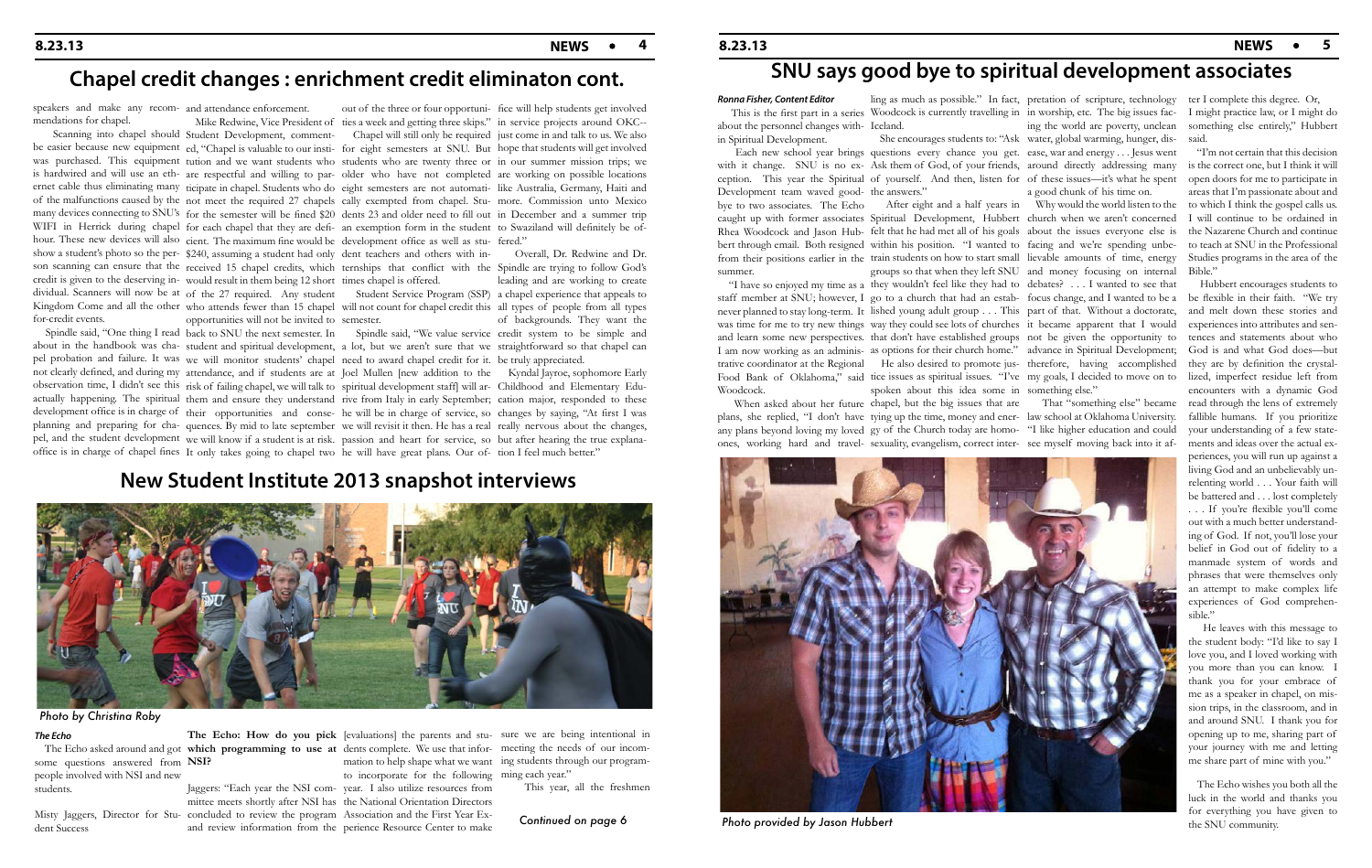## OPINIONS

### **The Echo • August 23, 2013 • Page 7**

### **The Exodus Road: empowering rescue and fighting to end child slavery**

#### *Kira Roberts, Editor and Chief*

"You know, you're really right.

you're right. There's no point.

What's the point? Despite all of our with government officials and loefforts, all the expense, all the mis-cal law enforcement, providing sions we've done, there are still 27 covert equipment, training and opmillion slaves in the world. There's erational funding to bring rescue no way, there's NO WAY we're go-to victims of human trafficking. ing to rescue 27 million modern day According to their website, www. slaves. It's probably is a waste of theexodusroad.com, this organizamoney, a waste of time, it's risky, tion operates primarily in Southit's dangerous, it's expensive, and so east Asia and India, and believes The Exodus Road partners that by decreasing the profitability



*Photo by Jerod Hill used under Creative Commons*  who was sold by her mom and held ploitation of women and children But I think you would tell me, of the trafficking industry for the 'Matt, don't forget Sarah.' Don't criminal, they will eventually slow you remember the fifteen year old the mechanisms that make the exagainst her will in a brothel in South-so lucrative. that's she's free today. cept of that. What they would say is, ery day of our lives.

founder of The Exodus Road

east Asia, how scared she was? Don't Here at SNU we have something along, especially as college kids you remember how she handed you called human rights awareness who are just struggling to pay for a dollar bill with the words in her week. By no means am I trying to our education. However, investing language, 'please, rescue me?' And discount this week's significance is a very tangible way that we can you would remind me that although because it is an amazing way to make a difference, make an impact it took two months to get her out, promote awareness for important and, for lack of a less typical ex- So yeah, 27 million is ridiculous. that, as Christians, we have a call to Christ in giving hope to the hope-But it's not ridiculous to Sarah, and action to bring hope to the hope-less. It is a way to say with your it's not ridiculous to Anna or John. less. However, I think we forget actions, "God, I trust you with my And if they were here in this mo-sometimes that this call is constant. life and realize that someone else's ment, I don't even think they would It is not something we can limit to life (and possible salvation) is much be thinking of the 27 million. I one week per semester; it is a goal more important than the seven don't think they would have a con-we should be working toward ev-cups of coffee a month or that 'I was enslaved, and now I am free. So what can you do to help? I theexodusroad.com to learn more And YOU did that.'" –Matt Parker, know it is impossible to invest in about one-time donations and the issues and serves as a reminder planation, be the hands and feet of every "good cause" that comes one outfit at the mall." Visit www.

sation has been an ongoing con-work with our incredible student Grant: "I really enjoyed getting to versation in different parts of mentors and getting to watch the know more about MSN, SGA, and SNU's campus for about the past relationships between faculty and CCC. I want to be involved if it **tain responsibilities at NSI?** 

#### The Echo: What is the value of vorite part!" **incorporating strengths?**

The Echo: How many years watch the new relationships that ally helps everyone get to know ev**have you been planning to in-**are formed and watch new students eryone else. I like getting to know of NSI is getting to sit back and Taylor: "The 5 day experience reSearch and Rescue program.

 The Exodus Road is one of the most openly honest organizations I have come across in this realm. They unashamedly explain all of their statistics and the whole process (including the risks) is available for public access on their website. Keep an eye out for more information and updates from The Exodus Road, as this is the first of a series of articles. Contact Kira Roberts at kirarobe@mail.snu.edu if you are interested in joining to help promote this cause on Southern Nazarene University's campus. We will not rescue 27 million slaves just maybe we can rescue one.

#### **New Student Instute 2013 snapshot interviews cont.**



Strengths Finder Test and part value those differences." be workshops in which students **part of NSI?**  will learn how to live in to their strengths.

## **corporate strengths?**

to providing the funds for each campus!" new student to take the strengths too important of an opportunity **vorite part?**  to pass up."

## of the monthly NSI sessions will **The Echo: What is your favorite**

losophy is that we are more pro-**part of NSI this year?**  ductive and successful when we navigate the transition to college night." life. It also provides a common,

were required to take the Clifton unique differences and begin to Freshman and Kibo Grant, Kine-chance to know people outside my siology, Freshman

Jaggers: "One of my favorite parts

Jaggers: "The Strengths conver-community. I also love getting to 15 years. We made the decision student mentors develop. Stu- works with my schedule" to incorporate strengths this past dent and Faculty Mentors are rebecome a valued part of our SNU people outside the classroom."

Jaggers: "There sure isn't a least fa- new place."

#### year after Dr. Gresham committed ally some of my favorite people on **The Echo: What is the best thing your mentor did for you?**

are living in to our strengths, we Jaggers: "I don't have an answer They also really try hard to get to around campus." are doing what we naturally do best to this one yet... I have a feeling know me as a family." in ways that are natural to us. The it might involve students trying so beneficial in helping students at Southern Supper on Monday **ite part of NSI?** 

assessment. We felt like that was **The Echo: What is your least fa-**Taylor: "Shelby [Wilson], from ing relationships with new students group 10, was really inclusive which was important for me coming to a [for intramurals]."

#### **The Echo: What is the value in NSI?**

Jaggers: "The whole strengths phi-**est thing that has happened as a**  ton] blow up my phone all the time Word: "Matt Shellenberger [intraare. This shows me that they care. because he said I was well liked mural director] asked me to be one

## **The Echo: What is the funni-**[Del Campo] and Bobby [Crans-

positive language to describe our Brittany Taylor, Athletic Training, ing the siren because it gave me a man again."

Grant: "I appreciate that Serena **an iCaptain?**  to help me remember when events

## strengths tool and philosophy are to learn our cultural 'line dances' The Echo: What was your favor- you?

family group, which I've been with the majority of the time."

Grant: "I really enjoyed the Bracken lawn party, the impromptu two stepping party in the science building and the tradition of the candle lighting ceremony at the President's welcome."

Dion Word, Sophomore, iCaptain

## **The Echo: What are the iCap-**

Taylor: "I liked the games dur-participation. I wish I was a fresh-

Word: "We were in charge of the games at the Siren, speaking at Get Involved, helping with the set up and tear down of events and makso we can draft them in the future

## **The Echo: How did you become**

## **The Echo: What is NSI like for**

Word: "I feel old and I miss the

#### *Photo by Christina Roby*

## **Tips for surviving freshman year**

#### *Amy Lauver, Layout Editor*

 Now that the parents have left, you have started to settle in and when crossing campus. They will ects months before they are due, and excited about college as you classes have begun, you have a new attack! found freedom (within SNU limits Don't: test your ability to run on to do them. It will save you a lot of Don't: forget to go to class. Even of course). Freshman year can be little sleep the first few weeks of stress and sleepless nights. a lot of fun, but it can also be very school. You will need to save that Do: keep stuff to make peanut but- member what you are actually here challenging. This year is the start of skill for when midterms and finals ter and jellies in your dorm room. for. your college career and can define come around. how the rest of your time here will Do: make an effort to talk to the in Sodexo looks worth eating. go. Here are some Dos and Don'ts people on your floor. Dorm life is Don't: skip too many chapels in that could help you survive fresh-so much more fun when you make the beginning. You will want those man year and make it the best it can the most of it. be: Do: look out for the sprinklers you know of big papers and proj-They are just as nervous, anxious Don't: procrastinate too much. If Do: give your roommate a chance. don't wait until the last couple days are. There will be days where nothing Do: get to know your professors. extra skips come finals time. though college can be a blast, re-They do really care about you and *Continued on page 9*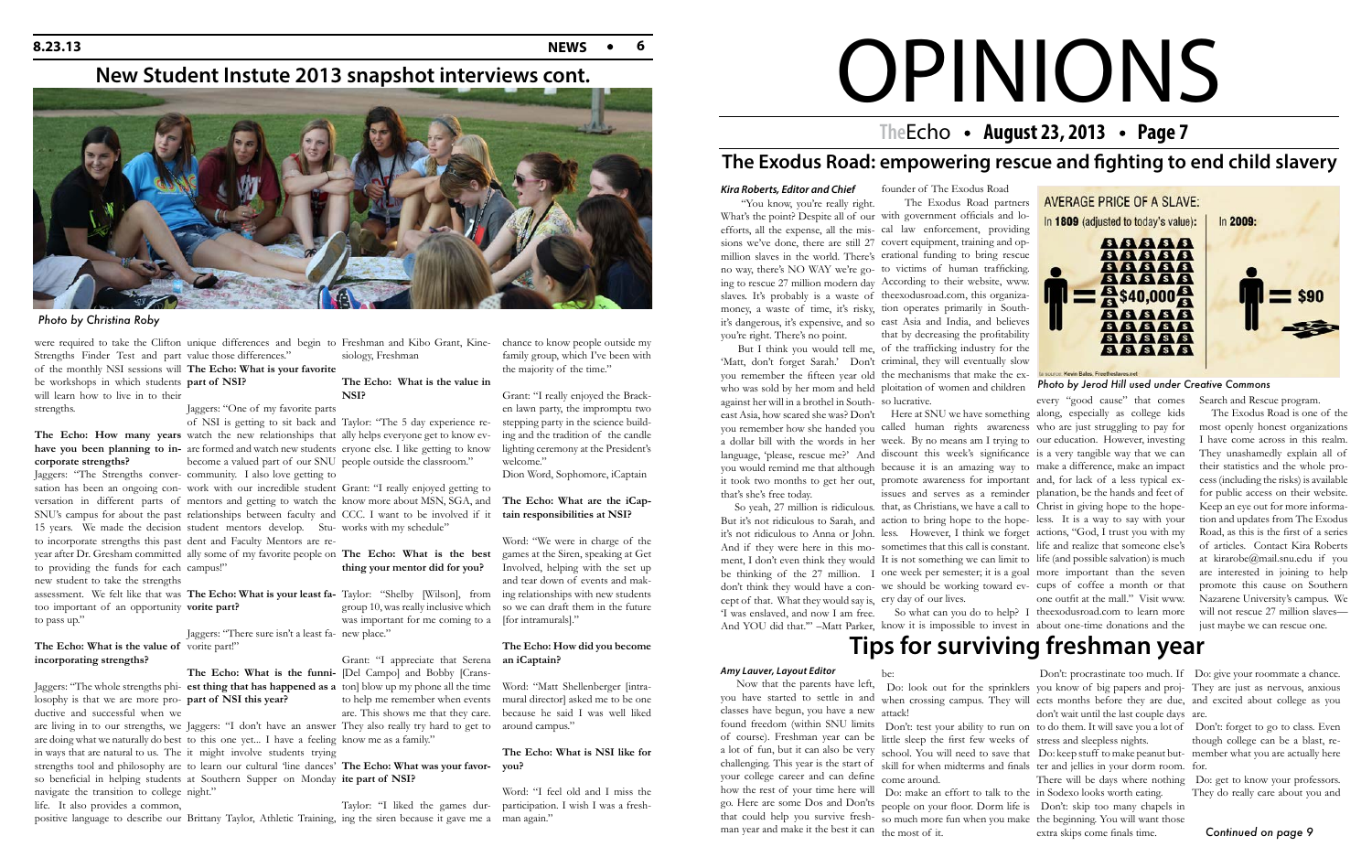## **STORM**SPORTS

### **The Echo • August 23, 2013 • Page 8**

## **Fall sports season: looking forward**

#### *Kira Roberts, Layout Editor*

When explained to a non-athlete, sports schedules are typically described using the words pre-season, season, off-season and summer break. While this organizes the timeline of events, there really is very little difference in training we will continue to focus on our schedules for most sports. Sure, summer training looks a little different than when everyone is at school together under the leadership of coaches, but everyone is still working toward the goal of Blueprint, which is essentially an improving their team by improv-audit of our compliance program, ing themselves.

 Each different team has unique struggles, victories and experiences, but most of their attitudes approaching new seasons are similar. Head football coach, Michael ward to seeing this group of guys throughout the season. I am excited to see what god will do with the hearts of these me."



 Assistant Athletics Director for Compliance, Tammy Ikerd, said that she is most looking forward to home events. "As an administrator, it's deeply gratifying to watch the student-athlete represent SNU in competition. Both coaches and studentathletes work extremely hard in preparation for that first home contest, and it is an exciting time for our campus."

During the last two years, we have the football team's goals are to put tried to operate by the NCAA God first, win the next game, be a Similarly, coach Cochran said



Cochran, said, "I am looking for-tive and the athletics department. become a family and grow closer community effort, and we hope *Photo by Kira Roberts.* provisional year, our vendor will Ikerd mentioned that, as a department, athletics operated last year as if we were already a Division II member. "Going forward rules education program with student-athletes, our faculty/staff and our community. During the conduct an NCAA Compliance policies and procedures. This provides us an opportunity to demonstrate the teamwork that has evolved the past year between financial aid, the registrar's office, the faculty athletics representa-Compliance is an institutional and to showcase that during the Blueprint."

a few exceptions, by in large we were fully engaged as if we were a NCAA II member."

 Bobby Martin, Director of Athletics, said, "Hopefully this will be the final year of a three year application process. We are in the Provisional Year. If we move through this year, we will be a full member of the NCAA II and the Great American Conference next year. rules. Though there have been great teammate and be a mentally

 Looking a bit closer at individual teams, Billy Miller, Cross Country/ Track and Field coach, said, " We have a good mix of new and returning team members. This will give a great opportunity to showcase our programs on the bigger stage of NCAA." Miller said that their team vision is "to seek God's will and praise his name in all we do." Their mission is "to live as an example, give to others and share God's love." As a team, they will try to compete and live by Philippians 4:9, which says, "Whatever you have learned or received or heard from me, or seen in me-put in to practice. And the God of peace will be with you."

tough team. "Our plan is extensive and involves small group bible studies and numerous meetings, all designed to create positive habits."

 As far as improvements from last year go, Martin said that the primary change in scheduling will be that the Football team will play a complete schedule in the Great American Conference. "We completed a Press Box and Concession Stand for our ladies Softball facility. We are looking at improved fencing and possible improvements in the hitting facilities for Baseball and Softball. We have completed a court in the Sawyer Center. This is covered primarily by insurance due to some damage that occurred late in the year."

NW 23rd St some tried and true thrift shops. fessor, recommends Reaching Our The closest and most well City (ROC) Resale shop located **Cargonaritan Ways** known thrift store around SNU on Rockwell and 10th street (1212 is Goodwill. There are many loca-NW Rockwell Ave Oklahoma City, ny, Oklahoma 73008). Heart and 73127) and open 9am-9pm Montions across the metro, but there is Oklahoma 73127) which is open Hand ministries serve homeless day-Saturday and Sundays from a large store at 50th and McArthur from 9am-5pm Monday-Friday women and children in OKC by 10am-8pm. At Community Thrift, (5845 NW 50th St Oklahoma City, and 10am-3pm on Saturdays. Stay providing transitional housing and you can get one free garment for OK 73122) that is open on Sunday up to date with sales by liking ROC from 12pm-7pm and Monday-Sat-Resale Shop on facebook. ROC resources. You can find items and free with a purchase of one item. information about their rotating On Sundays, they have a 5 garurday 9am-9pm. Each week Good-is a great ministry that provides will has a color tag that is 50% off. many programs to people in need color tag sales online through their ments with a certain color tag for Goodwill also sells reusable bags in OKC, especially along NW 10th website and facebook posts. Heart \$1 deal. This store is well organized for \$5 (or \$3 if you have a discount street. ROC Resale Shop parked a and hand gives a 15% discount for with clear departments which card), and then you will get 10% truck on campus at the end of last students and military on regularly makes it easier to peruse. The store off each item when you shop with semester making it easy for SNU priced merchandise. Store hours is owned by a man who also owns that bag. You can even buy Good-students to donate unwanted items. are Monday-Saturday 9am-7pm. One of my personal favorites area, along with some in California Jill Funk, L.I.F.E. advisor, recwill gift cards for your friends. Goodwill is a local nonprofit that ommends Heart and Hand Thrift is Community Thrift which is lo-and Michigan. seeks to help immigrants, those Center located at Council and 23rd cated at 23rd and McArthur (2344 with disabilities and overall people street (7901 NW 23rd St Betha-N Macarthur Blvd Oklahoma City,

 Looking forward to this season and expecting great things to happen, Ikerd had some advice for the student-athletes. "We all have talents and abilities that are gifts from God. Utilize those gifts! Give your all to your academics, relationships and sport. That is your gift back to him."

change in our watering system at have a great Faculty and Staff who the Football fields. We are com-care deeply about our students. As pletely refinishing and painting the I have grown older, I have discov- Comparably, Martin said, "Be excited about this place...it is a special institution. It takes some longer to figure that out than others. If you will attempt to fit into the mission of SNU, God can do great things in and through you. We ered this truth, 'It doesn't take long to live a lifetime.' Take advantage of the opportunities that lie ahead! Try not to leave with regrets."

## **Thrift shops near campus**

*Grace Williams, Business Manager* in need get jobs. You can also bring Macklemore and hipsters agree, your clean plastic bottles, jugs, thrift shops are great places to buy metals, glass, paper and styrofoam stuff. Southern Supper and Roller products to goodwill, and they will Rag typically require a visit to one, recycle these items. but students often find good deals on normal outfits as well. Amy is just one shopping center over Snyder once found a "cute, Free from Goodwill on McArthur and People, yellow spring dress for 49th. It is a small store with a lot \$3." Preston Goff found a "nice, furniture and household items but antique, wood desk for \$10." Bri-worth a look when you are in the anne Canino once found "a \$150 neighborhood thrifting. It is open coat for \$20." So, if you are ready from 11am-7pm Tuesday-Friday to pop some tags, then you do not and 11am-5pm on Saturdays. have to go far from campus to find Finder's Keepers Thrift Store Dave O'Bannon, Business Pro-

four other thrift stores in the metro



*Photo by Gary Simmons used under Creative Commons license.*

#### *Continued on page 11*

## **Tips for surviving freshman year continued**

want to build relationships with you. her freshman self, Senior Amy often times my defenses reflected Don't: let your room get too messy. Snyder said, "Going to college as rude and not a good illustration Remember that your mom is not isn't about redefining yourself but of who I am. Two, I noticed that here to clean, so don't let it get to the rather about taking who you are as I tried to change who I was with point where there is no hope for it. an individual and discovering your my new start, only to realize that Do: Say yes more than you say no. new found freedom, passions and wasn't necessary. People love me Go to SGA events, join a club, do friends. Don't change who you are for me, and if they can't do that, something you wouldn't normally to make friends, the right ones will it isn't my job to change for them, do. If you don't like it, at least you find you in time. Why? One, as a as long as I continue loving them." can say you tried it. When asked what she would tell people wouldn't take me as I am, so would tell his freshman self, "Get freshman I was very afraid that Senior Caleb Swanigan says he

## **ENTERTAINMENT**

#### **The Echo • August 23, 2013 • Page 9**

out and do stuff with people!' I pretty much locked myself in my room freshman year because I didn't realize how nice people were going to be, and I really missed out on a lot because of it."

 This year will be the best year of your life so far, but it is just the beginning of your time here. It is only a part of your entire college experience, so make it the best it could possibly be!